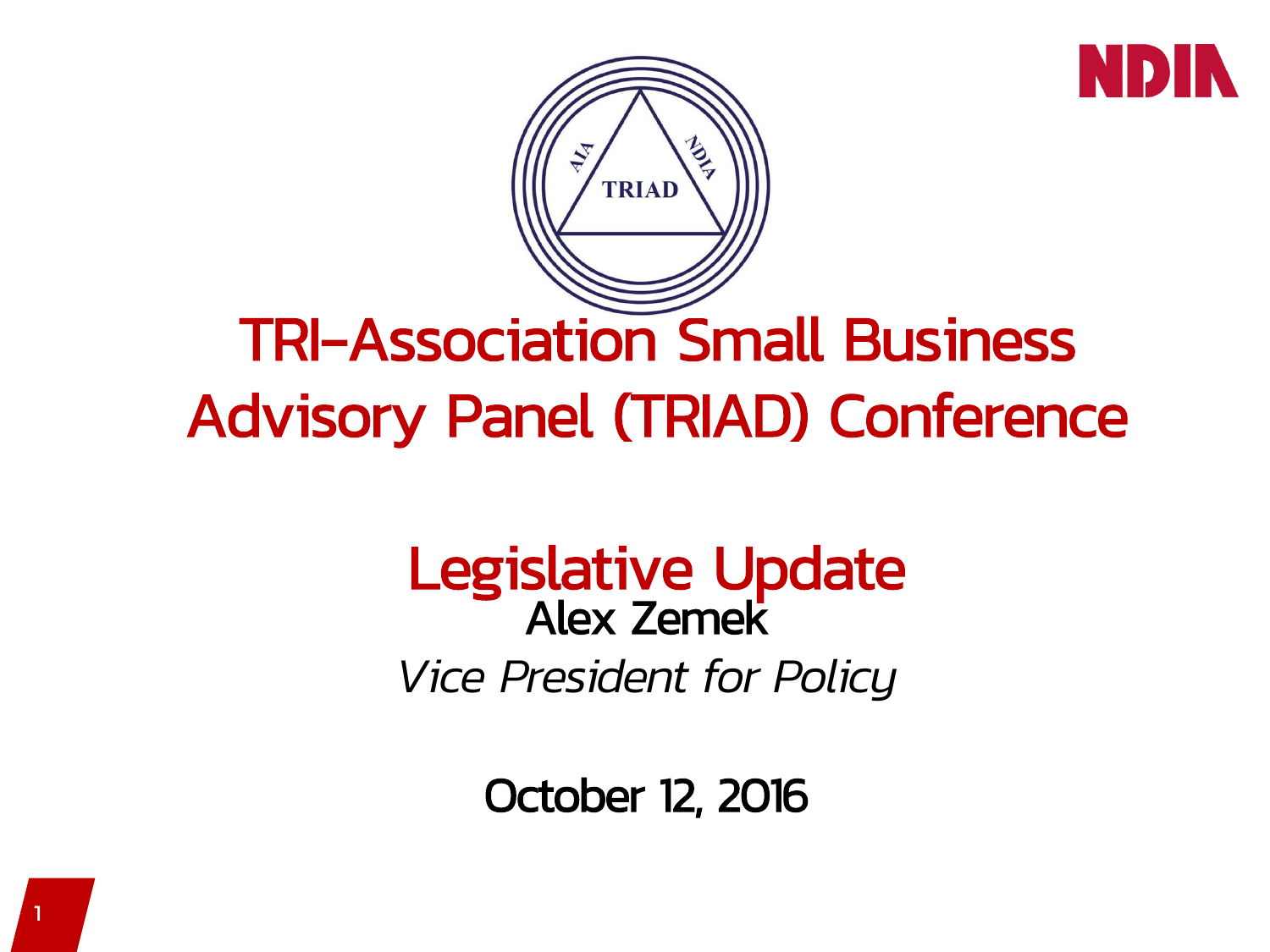## Trends in Federal Spending



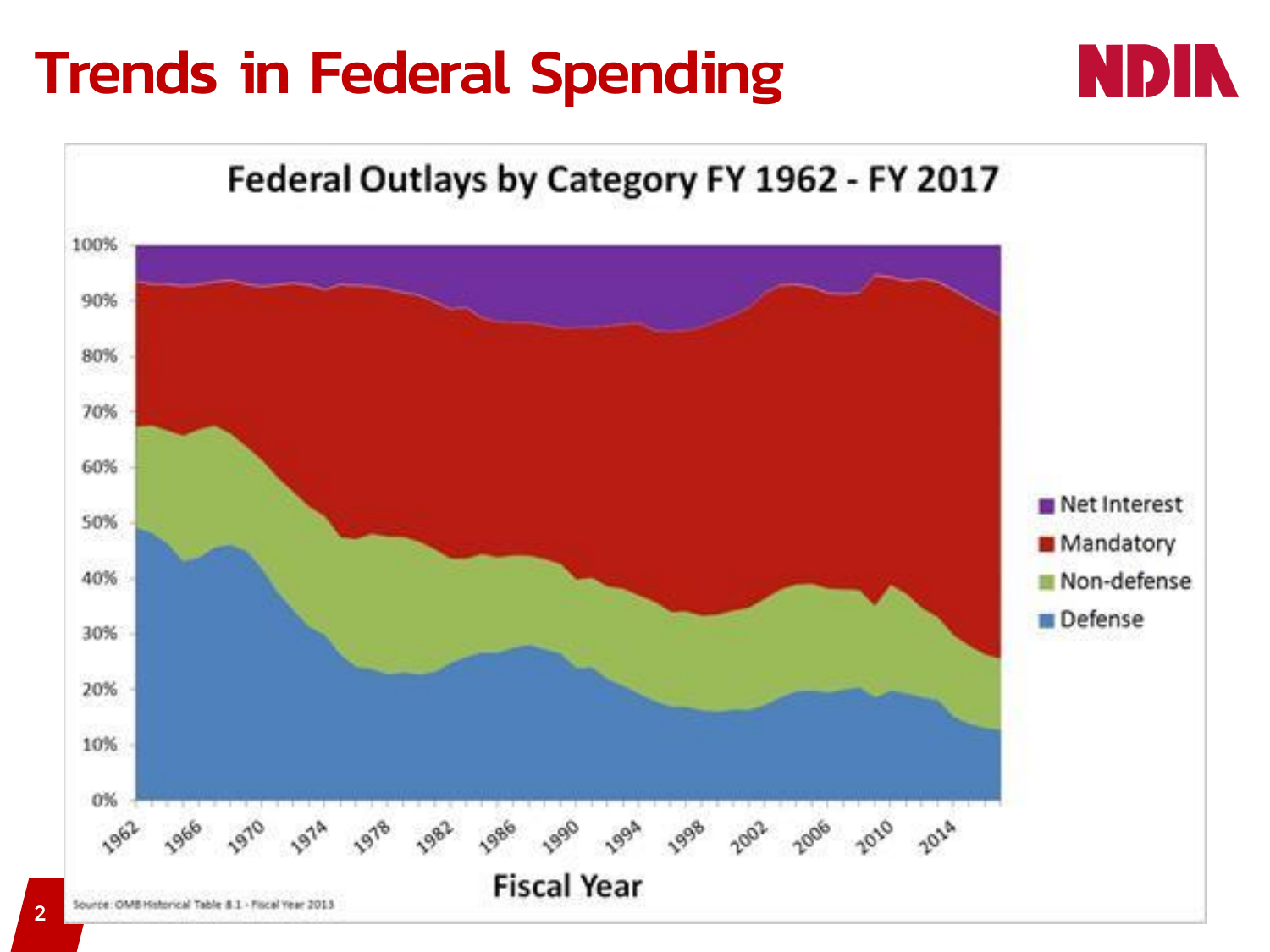### Defense Funding



#### DoD Funding from 9/11 Through FY 2017 Request



(Discretionary Budget Authority)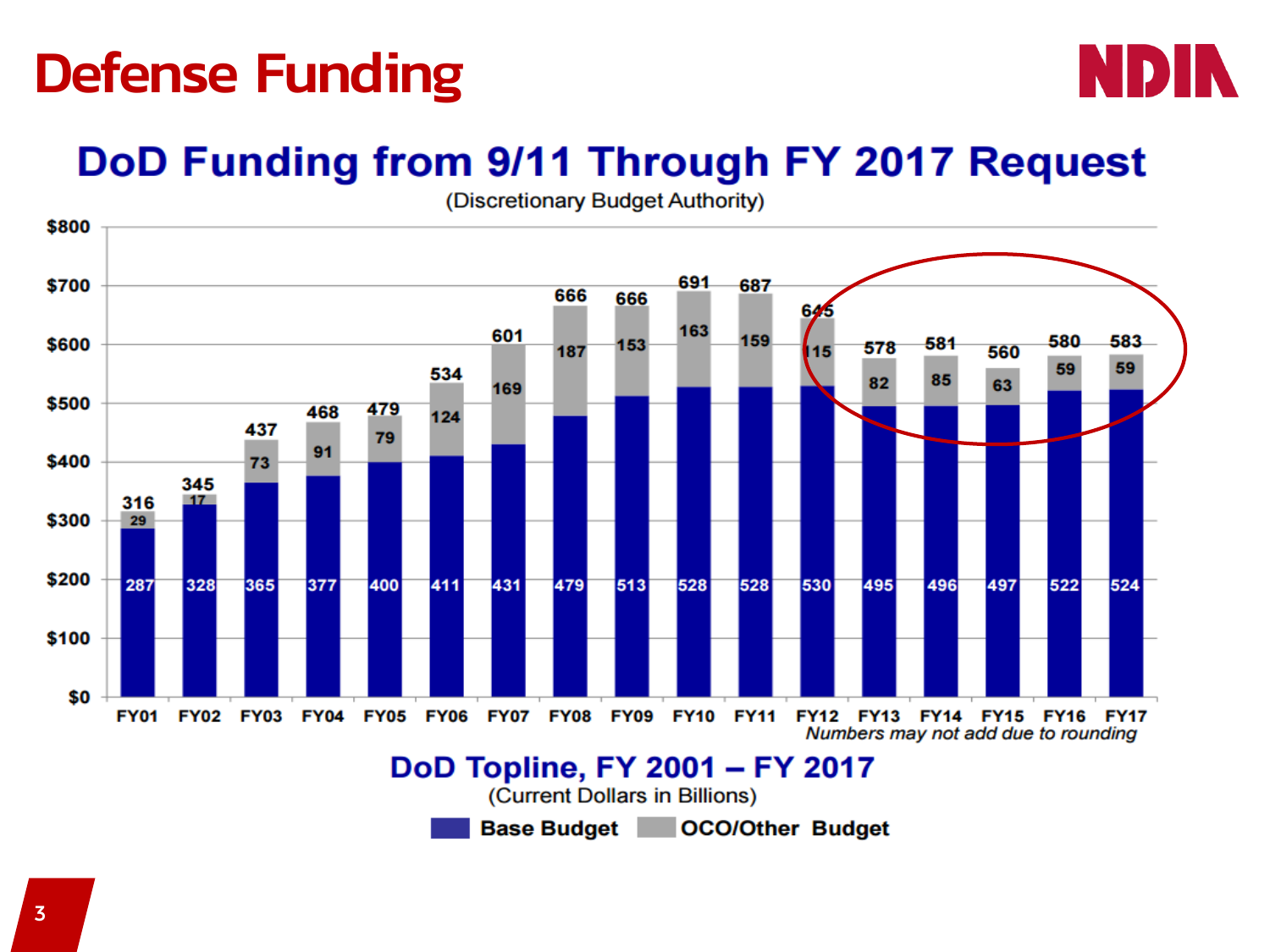### **FY17 National Defense Authorization Act NDIN**

Perhaps most wide-ranging policy reform since 1986 Goldwater-Nichols.

#### Major Policy Highlights:

- Combatant Command modification and OSD Reorganizations
- Bid Protests
- Security Cooperation Reform
- Preference for Fixed-Price Contracts; (over cost-type contract)
- Defense Innovation Open System Architecture and Intellectual Property Changes
- Selective Service changes
- Assured Access to Space

#### \*Top line/Status:

- House Version: Funds DoD at \$610 billion, takes out \$18 billion from OCO and adds to base - next President will decide whether or not to restore those funds.
- Senate Version of Defense Appropriations has been blocked 3 times by Dems.
- Continuing Resolution from Sept. 29, funds at FY16 levels through Dec. 9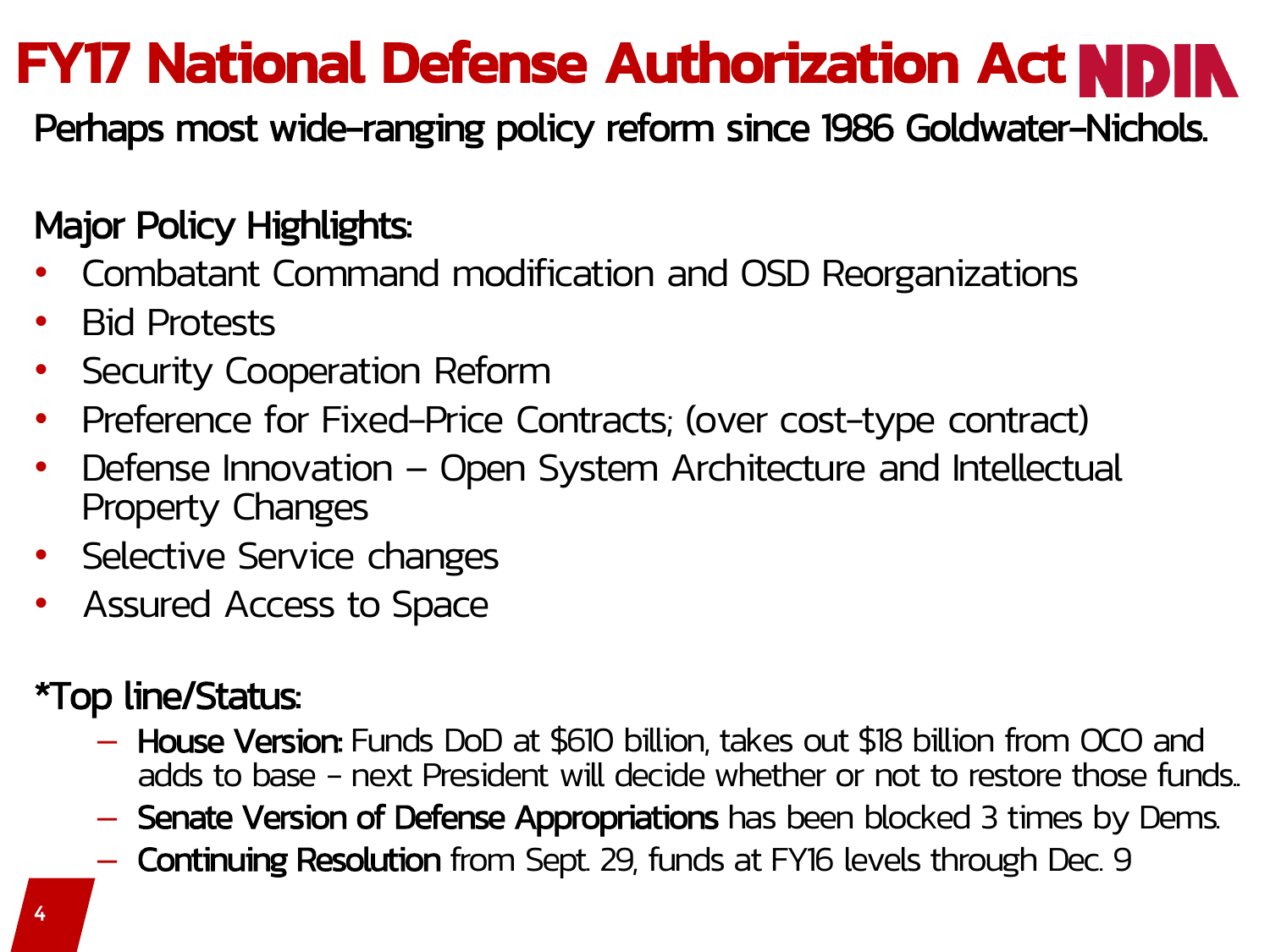### Key Small Business Provisions in NDAA NDIN

### Senate (S.2943):

- Sec. 818: Codifies authority to conduct comprehensive small business subcontracting plans
- Sec. 838: Counts first and second-tier subcontracts on MDAPs towards Department's overall small business goals
- Sec. 884: Codifies longstanding exemption in FAR that small business set-asides are not applied to overseas contracts

#### House (H.R. 4909):

- Sec. 1821: Tightens requirement for "good faith" compliance with small business subcontracting plans
- Sec. 1822: Establishes pilot for first-tier small business subcontractors to gain past-performance credit from SBA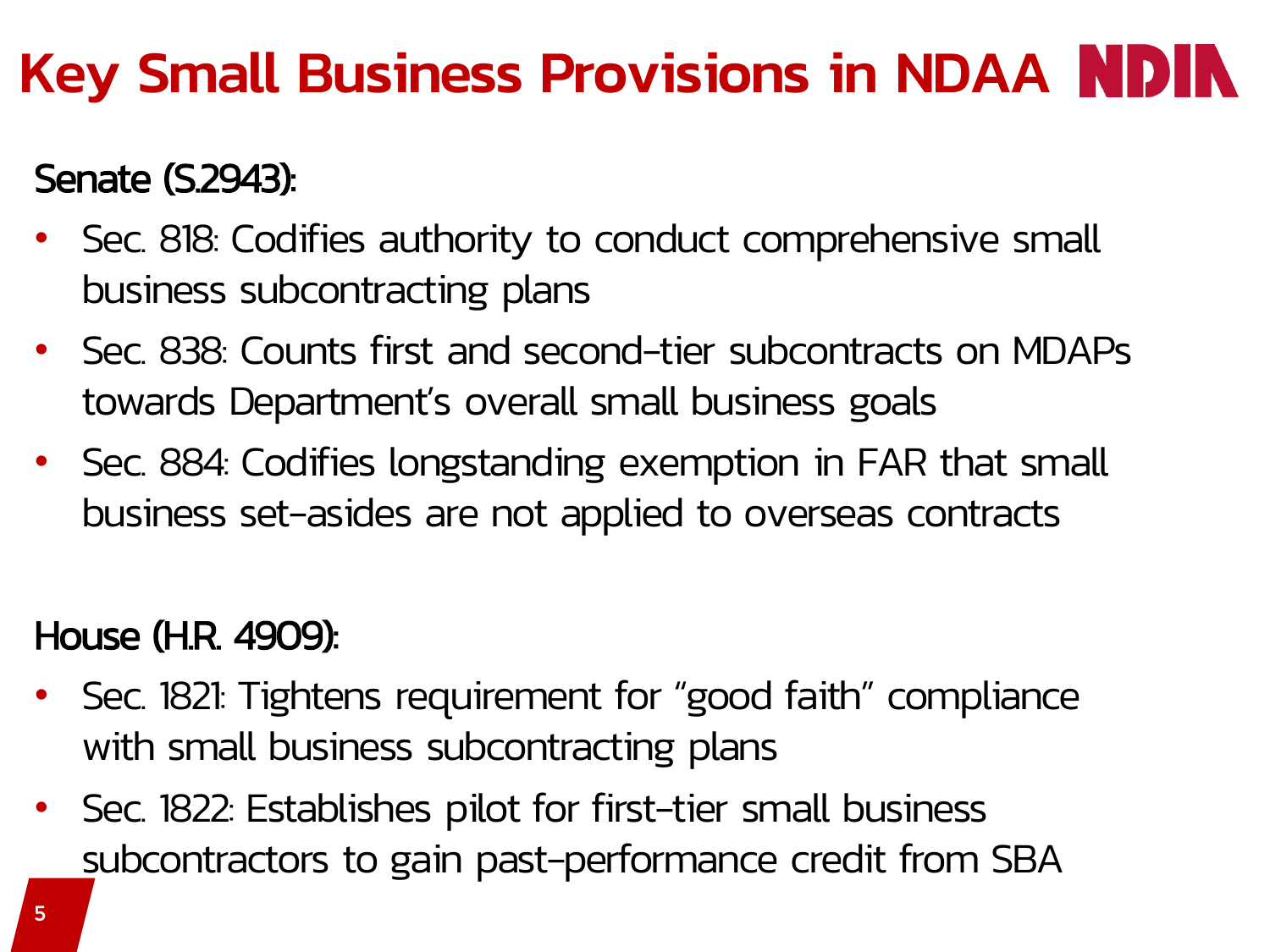## "Acquisition Agility Act"



- HASC Chairman Thornberry wants to provide DoD greater "agility" to maintain technological superiority in a rapidly evolving threat environment and keep up with the accelerating pace of technological innovation by:
	- Differentiating between platform and components;
	- Requiring modular open systems architecture;
	- Clarifying intellectual property rights;
	- Providing Services Milestone Decision Authority for joint programs.
- NDIA submitted recommendations that address the following concerns:
	- Lack of recognition for the role of systems integrators;
	- Rigidity of the Modular Open System Architecture requirement;
	- Bureaucracy created and required for implementation.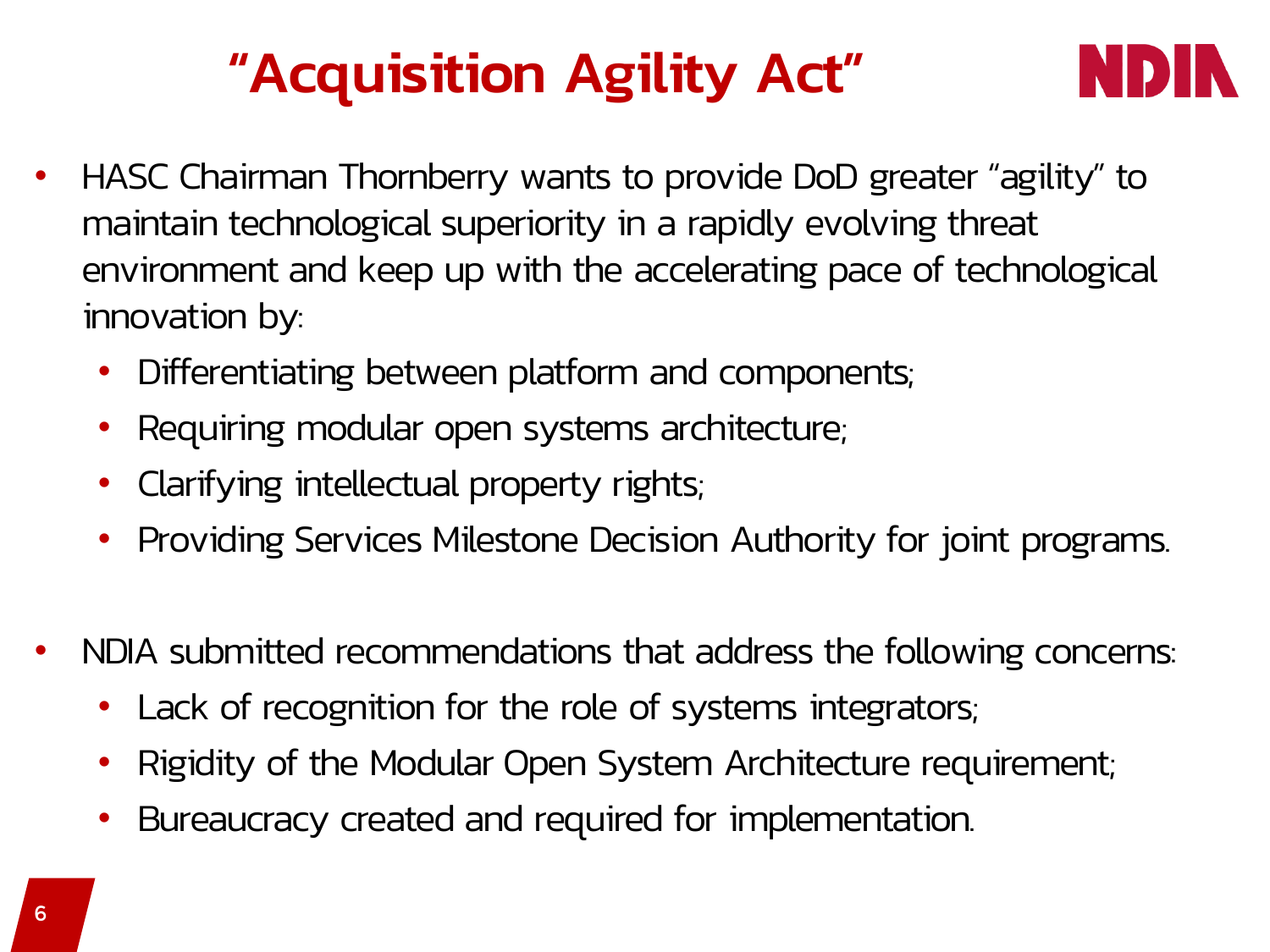## Recent NDIA member activity on the Hill NDIN

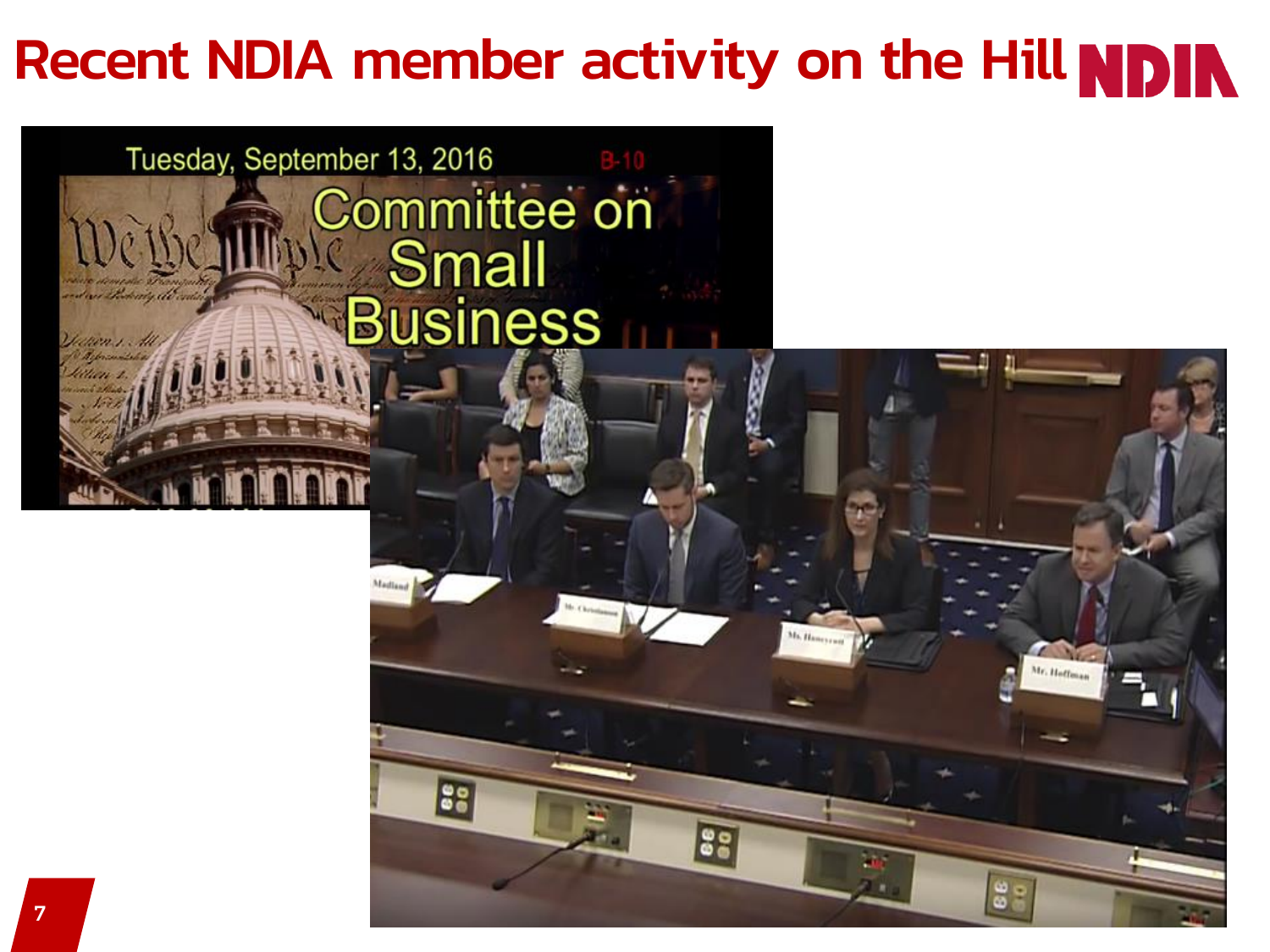### Issues Facing Congress



- APPROPRIATIONS / Continuing Resolution or Omnibus?
- TRADE *(TPP [transpacific] and T-TIP [transatlantic])*
- NDAA and ACQUISITION REFORM
- ZIKA FUNDING
- HOMELAND SECURITY and FOREIGN POLICY *(ISIS, Middle East, N. Korea, Russia, China)*
- SCHOOL NUTRITION PROGRAMS
- CRIMINAL JUSTICE REFORM
- ELECTIONS in 27 days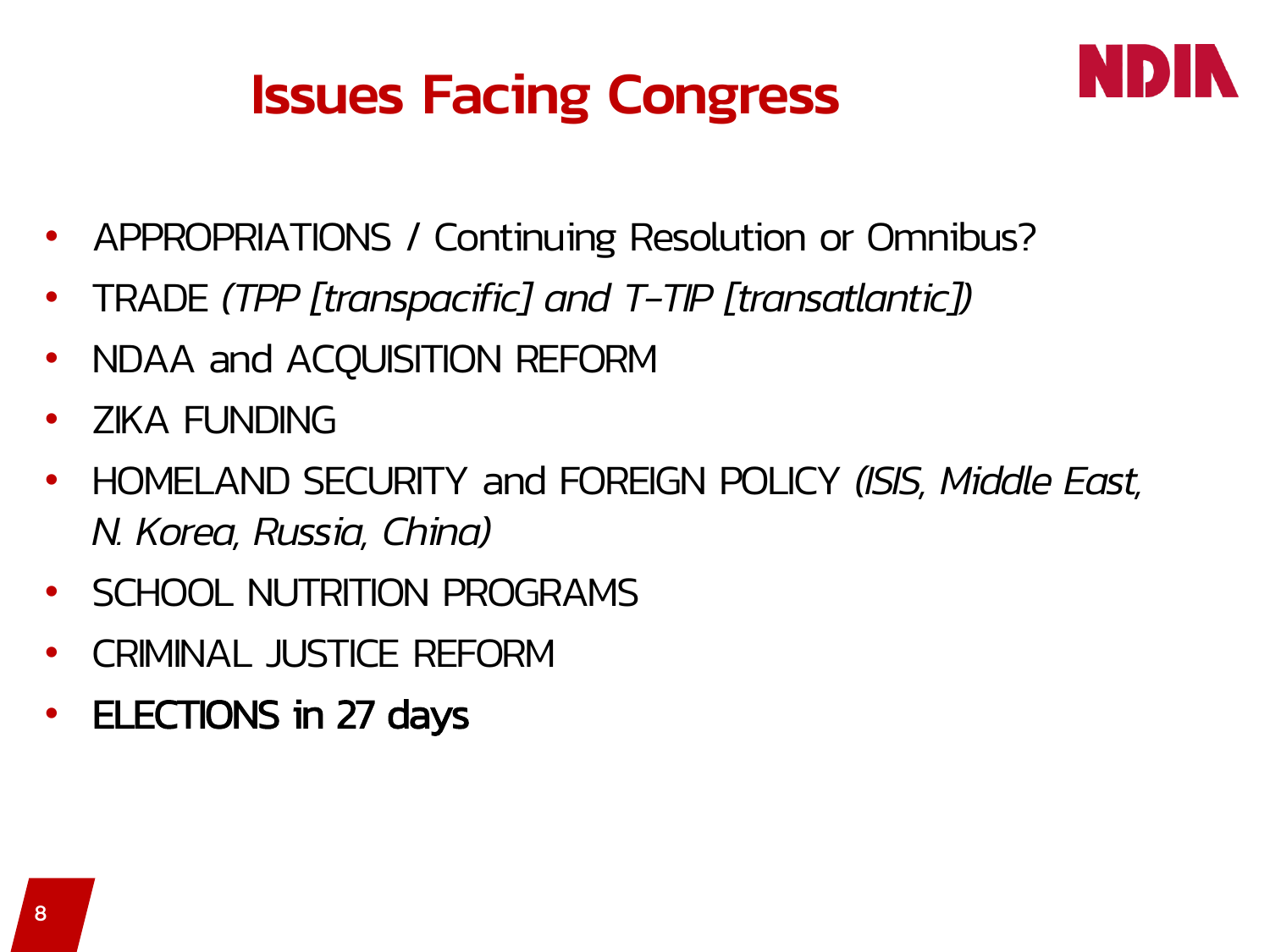

## 2016 Elections





9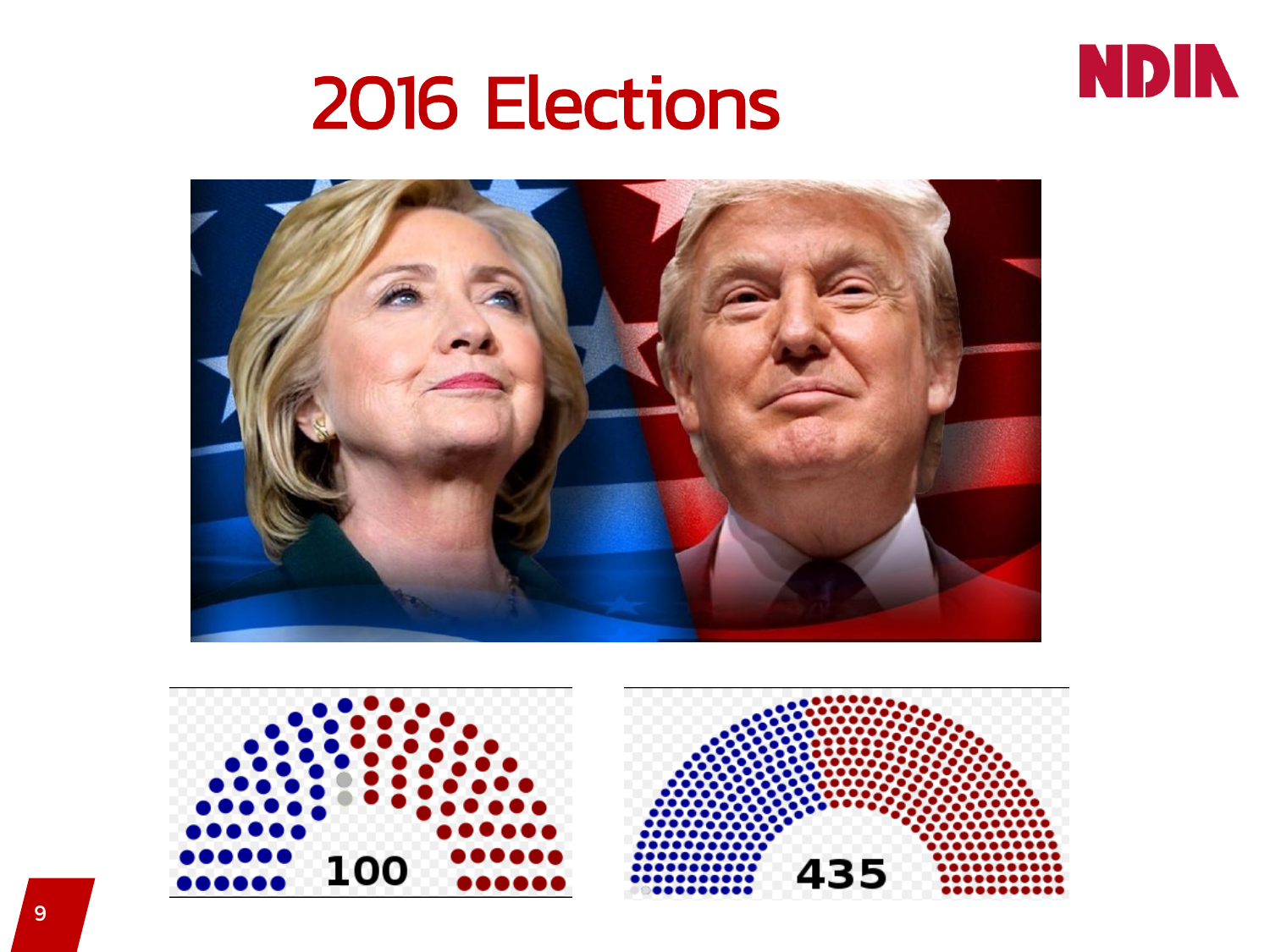### 2016 Elections **DEMOCRATS NEED A NET OF FIVE SEATS TO WIN CONTROL OF THE SENATE**



If there's a 50/50 split, as there was in early 2001, control would depend on who wins the White House, because the vice president would break the tie

#### **Senate Balance of Power: 114th Congress**



Note: Independents, shown in yellow, caucus with the Democrats and are included in the Democratic tally. Source: Bloomberg Government | Graphic: Catherine Traywick

**Bloomberg GOVERNMENT**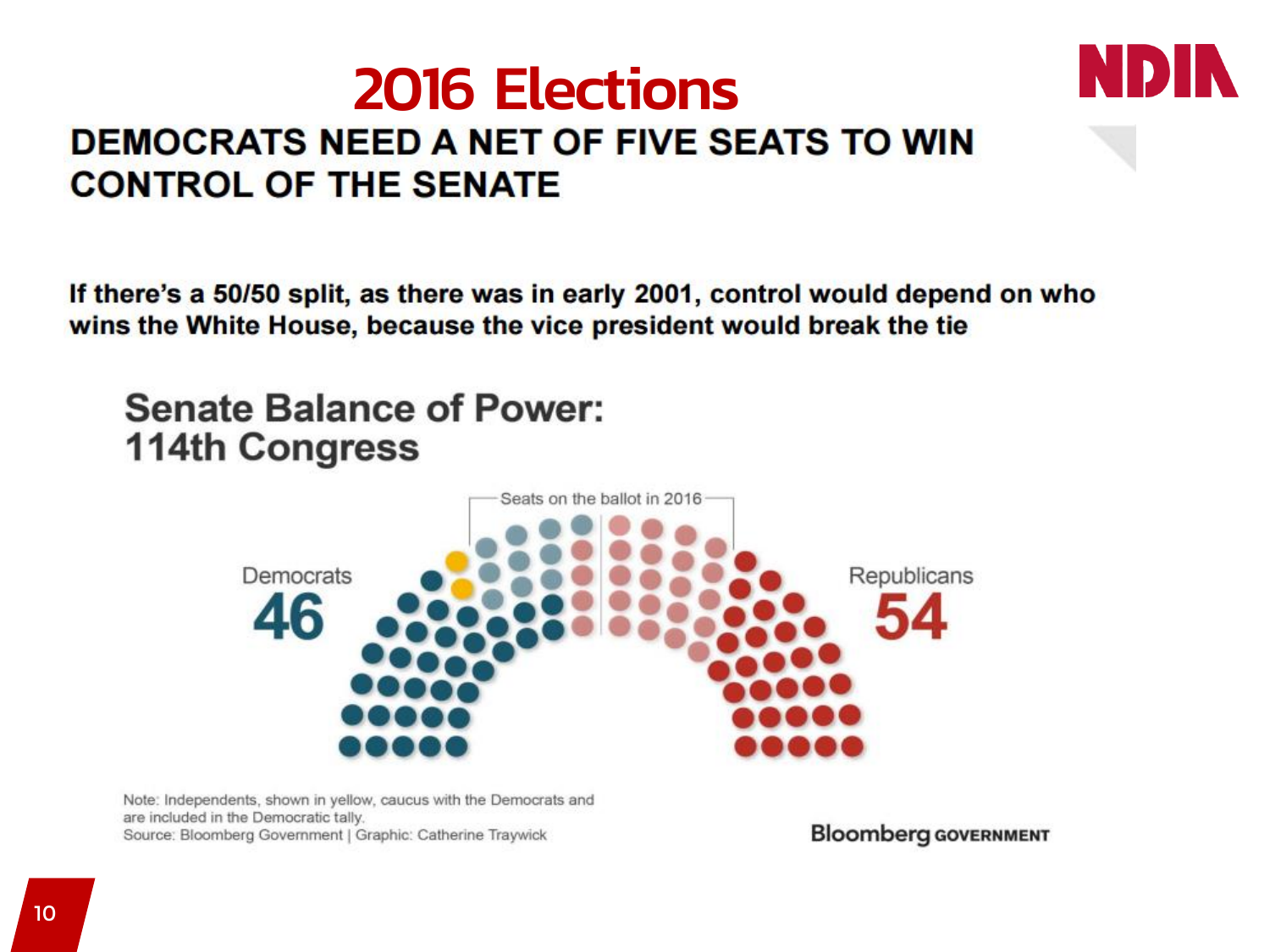### 2016 Elections



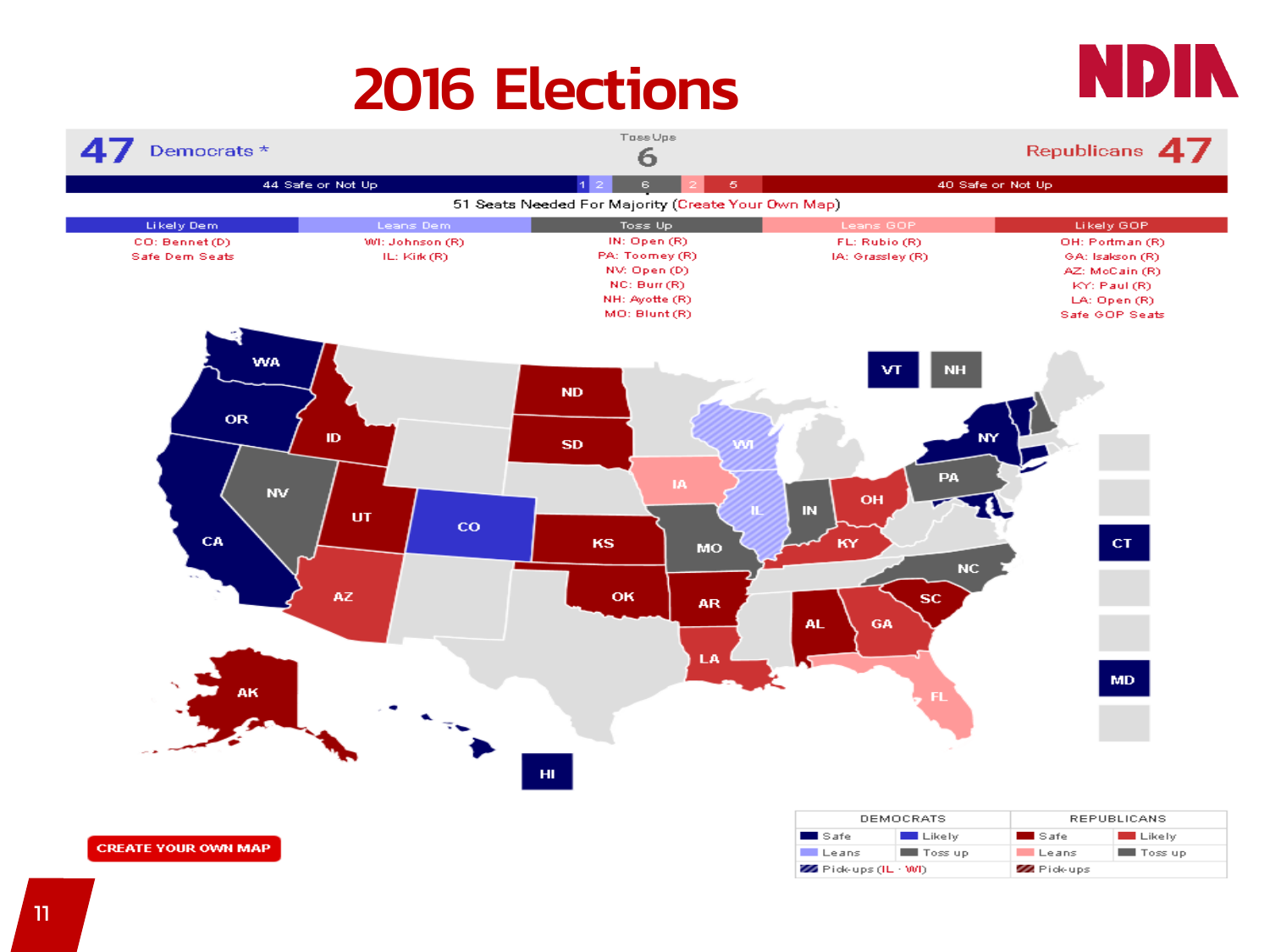

# Questions?

AZemek@ndia.org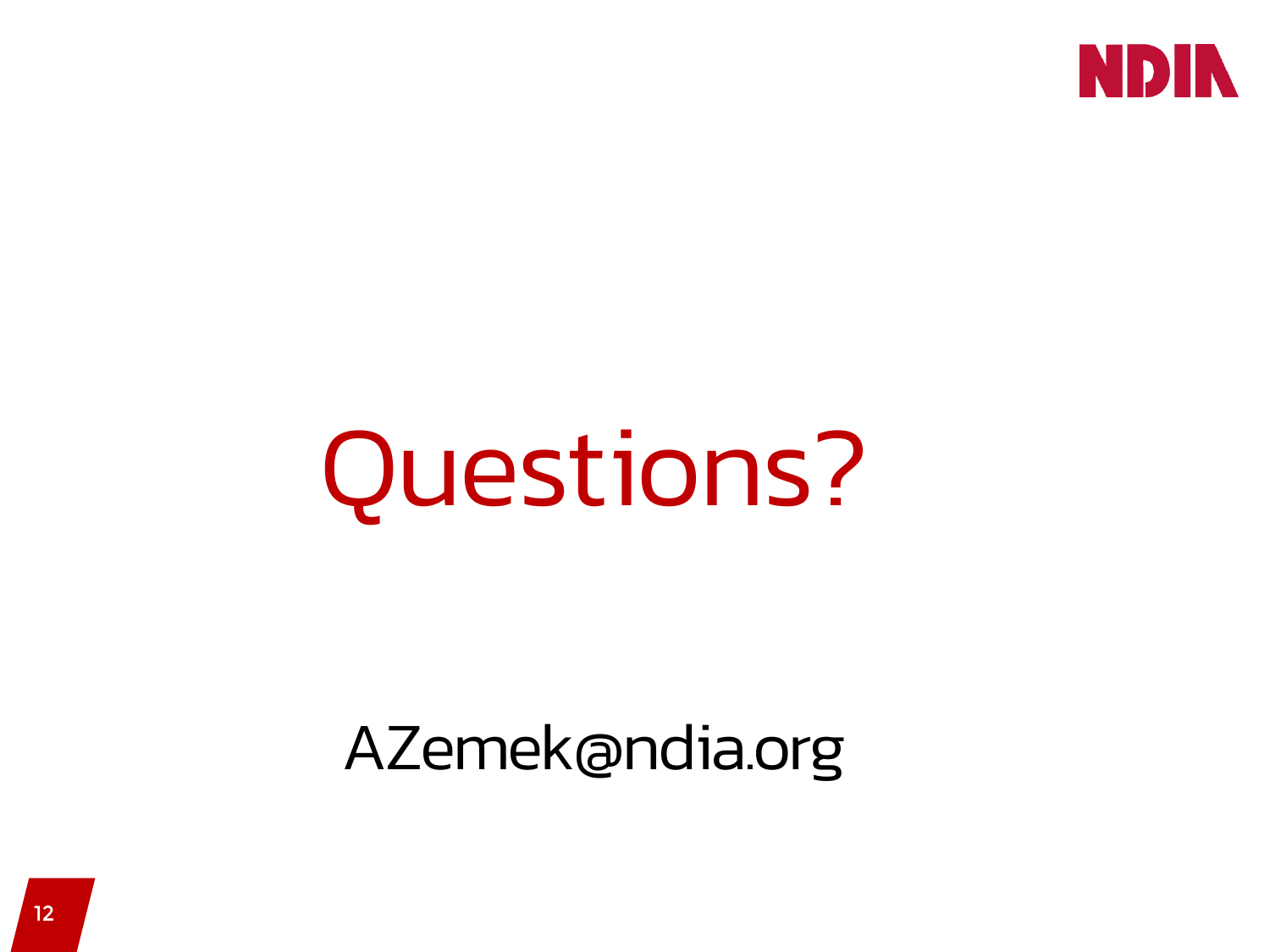### **How NDIA Policy Is Serving You**

#### **Engagements with Executive Branch**

- Monitoring key government reports, policies, meetings, proposed/final rules, etc.
- Meetings with senior DoD leadership, and events with Service budget directors
- Responding to proposes acquisition and other regulation rules

#### **Engagements with Legislative Branch**

- Monitoring relevant Congressional hearings, legislation, and reports
- Meetings with Hill Staff and Members
- Utilizing NDIA members for expert witnesses at hearings for issues of concern

#### • Dissemination and Conduit of key information

- Publish weekly NDIA Policy Digest
- Executive National Security Forum (ENSF) events
- Convening working group to address, for example contracting vehicle, concerns
- Legislative update briefings at various divisions and chapter meetings
- Published new version of the Federal Acquisition Regulation (FAR) flowdown book
- Provided industry views for MITRE report on the use of Lowest Priced Technically Acceptable policy
- Connections to think tanks and inter-association work

#### We will strive to continue to increase our policy value to you



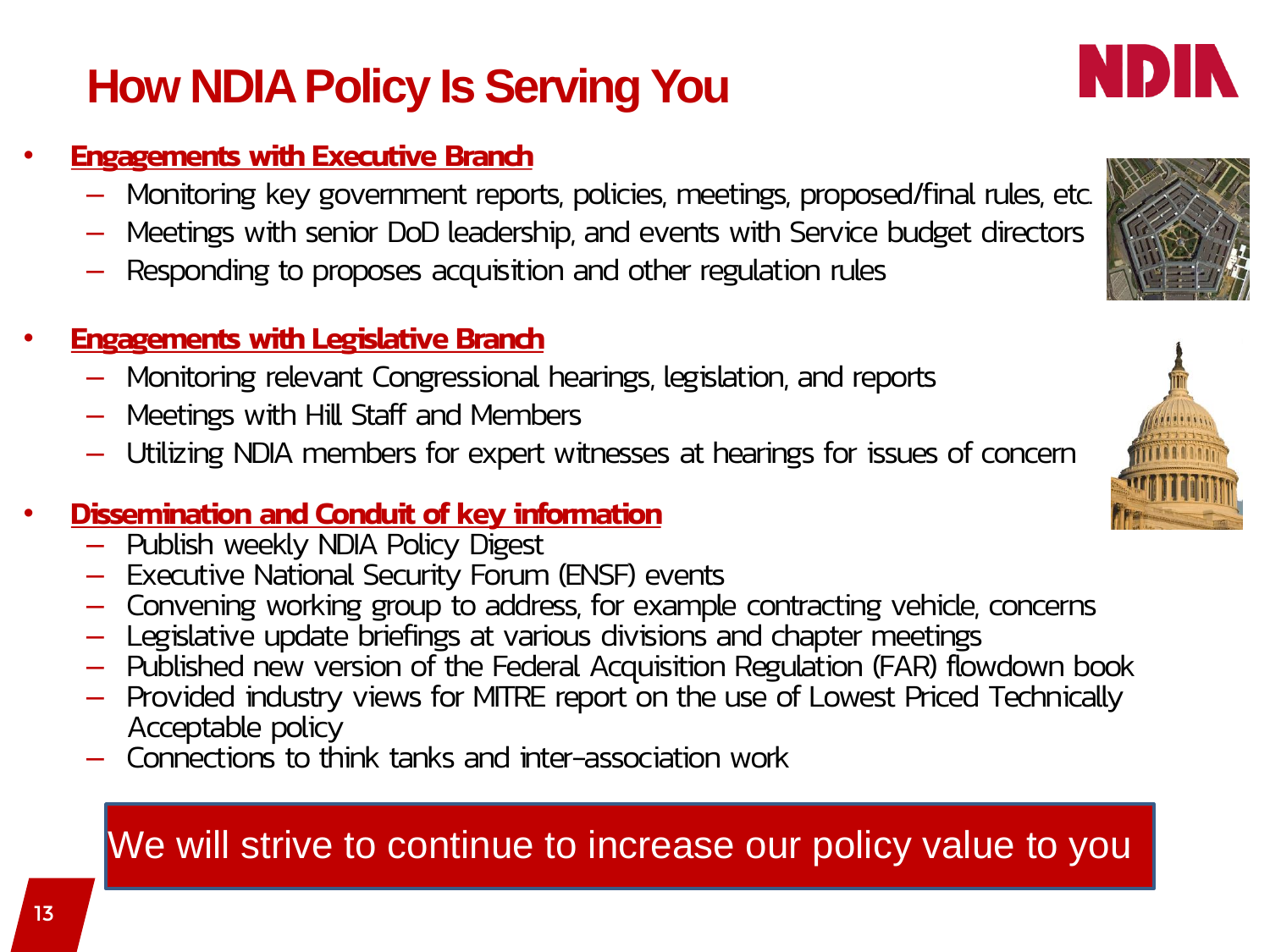### **How You Can Help NDIA Policy**



- Continued voluntary engagement with Division and NDIA activities
- Contribute to a feedback loop on policy issues
	- Division assistance in producing concise, modern resources (reports, papers, case studies) that crystallize issues/guide discussions
	- Policy sounding board
- Aide us in our efforts for greater Congressional engagement and exposure
	- If applicable, participate as expert for Congressional inquiry/hearing
	- **Education through 1-pagers**
- If writing (e.g. journals/op-eds) about Defense-Industrial policy issues, keep us looped in and let us leverage one another
	- Potential to utilize new website

Excited to work with you on this NDIA team